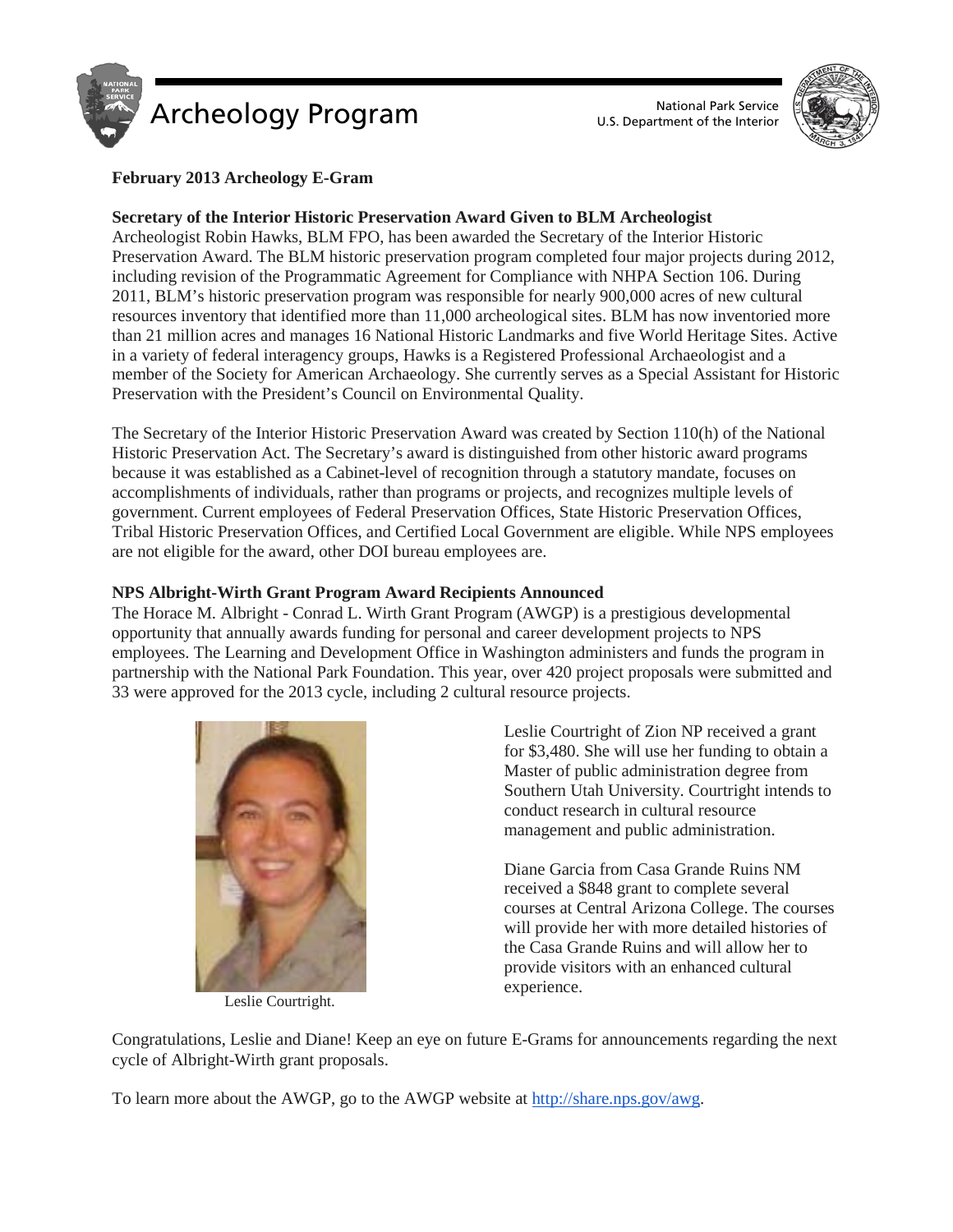#### **President Appoints Lynne Sebastian to Advisory Council on Historic Preservation**

President Barack Obama has appointed Lynne Sebastian to the Advisory Council on Historic Preservation (ACHP) as an Expert Member. Sebastian is Director of Historic Preservation Programs at the SRI Foundation and an adjunct associate professor of Anthropology at the University of New Mexico where she received her Ph.D. Sebastian is the President of the Register of Professional Archaeologists and served as the President of the Society for American Archaeology from 2003-2005. Prior to that, Sebastian was the State Historic Preservation Officer for New Mexico from 1997-1999 and the State Archaeologist and Deputy State Historic Preservation Officer from 1987-1997.



ACHP chairman Milford Wayne Donaldson noted that Sebastian "is well-suited to help guide the government's national historic preservation practices" and that "the ACHP's mission of promoting the preservation and appreciation of the nation's diverse cultural heritage will be greatly aided by Dr. Sebastian's expertise."

For more information about ACHP, go to [http://www.achp.gov/.](http://www.achp.gov/)

## **Federal Archeologists Meeting Held**

On February 14, 2013, Federal archeologists met with the Departmental Consulting Archeologist (DCA) in Washington, D.C. This was the first meeting for the new DCA, Stanley Bond, who is also the NPS Chief Archeologist. Participants in attendance represented various Federal agencies that have a responsibility for archeological resources.

NPS Archeologist David Gadsby discussed completion of Section 12 (reserved) of 36 CFR 79, the regulation for the curation of federally-owned and administered archeological collections. The proposed amendment describes a process for the disposal of material remains that are of "insufficient archeological interest." NPS Archeologist Karen Mudar led a discussion about the Federal Archeology Report (previously known as the Secretary's Report to Congress on Federal Archeology). NPS Historian/GIS Specialist Deidre McCarthy reported on spatial data standards and using geographic information to integrate a variety of databases. Bond discussed changes to the Secretary of Interior's Professional Standards. NPS CRGIS Program manager and archeologist John Knoerl discussed the impact of climate change and rising sea levels.

Information about this and future meetings will be posted on the NPS Archeology Program website at <http://www.nps.gov/archeology/sites/FEDARCH.HTM>

#### **Museum Management Program Re-launches Web Catalog**

In support of the Director's Call to Action item "Go Digital," the NPS Museum Management Program has re-launched its Web Catalog museum collections website. Through the Web Catalog, park staff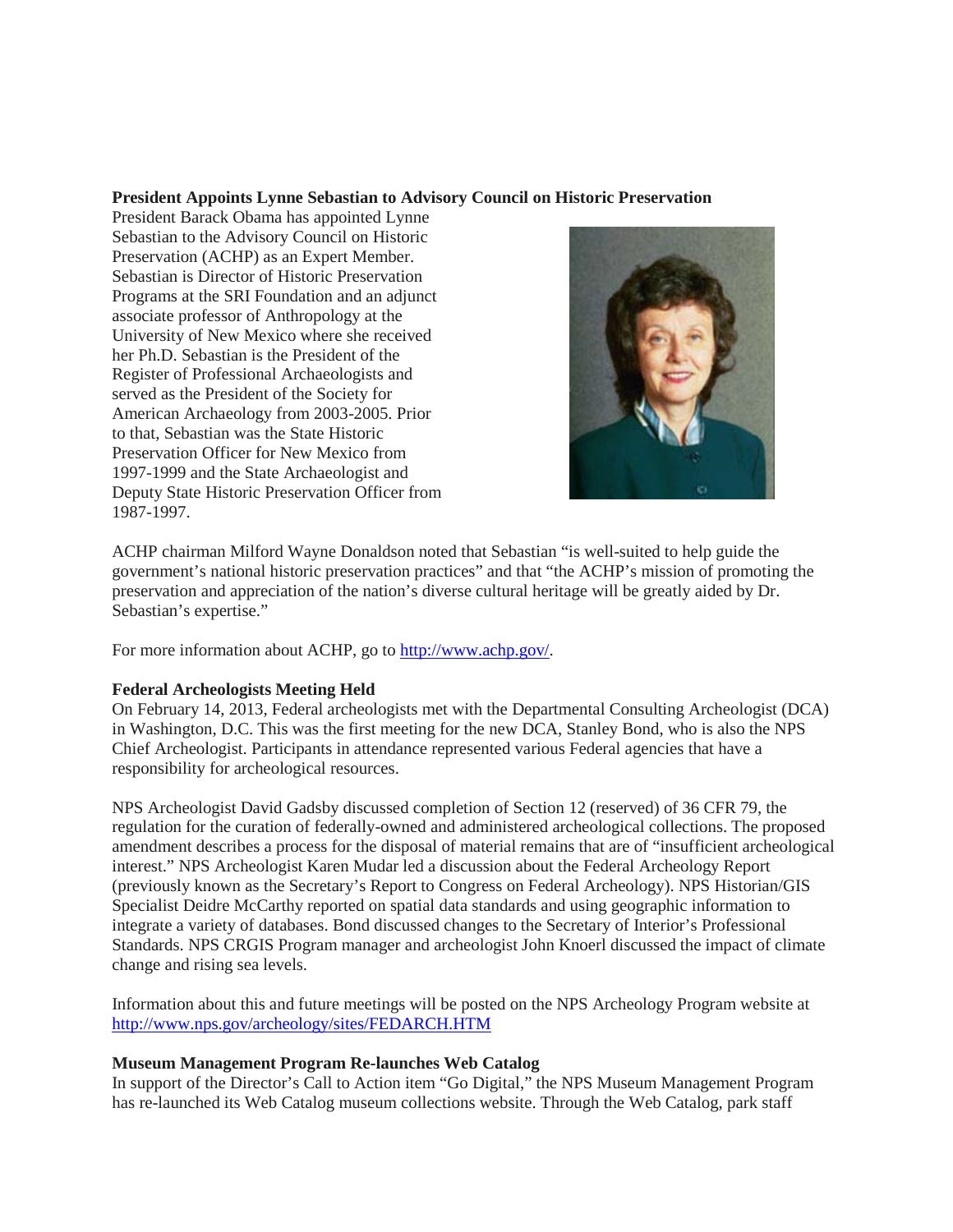increase public access to collections by making records and images available online. Currently, 72 park collections are featured on the site, showcasing nearly 2 million objects and millions of archival items. New features of the website include a dynamic, user-friendly interface that allows visitors to perform simple or advanced searches by keyword, park name, object name, people, places, and date; weekly collection highlights of objects representing specific themes, types, or places; park and objects of the week; and park collection summaries.

The Web Catalog can be accessed at [http://museum.nps.gov/.](http://museum.nps.gov/) A blog featuring parks and collection highlights is also available at [http://npscollections.blogspot.com/.](http://npscollections.blogspot.com/)

**Contact:** Ronald C. Wilson, 202-354-2102.

## **National Preservation Institute Offers Two Seminars on Cemetery Preservation**

The National Preservation Institute is offering two seminars to be held in Stafford, Virginia. The first seminar, "Cemetery Preservation" will be held April 17-18, 2013, on initiating cemetery preservation and restoration projects and ensuring sound choices are made. Discussions will focus on current issues in cemetery preservation, such as recording and documenting cemeteries, preservation efforts, and exploring conservation techniques and issues. Instructors for this seminar are Michael Trinkley, Director, and Debi Hacker, Conservation Administrator of Chicora Foundation, Inc., a nonprofit heritage preservation organization specializing in research, public education, conservation, and preservation for museums, archives, and historic organizations.



Hacker will also teach the second seminar, "Cemetery Landscapes: A Practical Guide to Care and Maintenance," on April 19, 2013. The seminar focuses on protecting historic cemetery landscapes, preserving the integrity of design, and safeguarding tombstones and monuments, while pursuing a practical outlook on maintenance and budget concerns. The seminar will explore approaches to caring for softscapes, or plantings, and hardscapes, including roads, pathways, and benches. Discussions will also focus on effective pruning and cutting techniques, when chemicals and heavy equipment can be safely and productively used, and the basics of short- and long- term preservation plans.

Agendas are available online at [www.npi.org.](http://www.npi.org/) These seminars meet the criteria for programs in the American Society of Landscape Architects (ASLA) Continuing Education System. ASLA members will receive 6 learning units each day.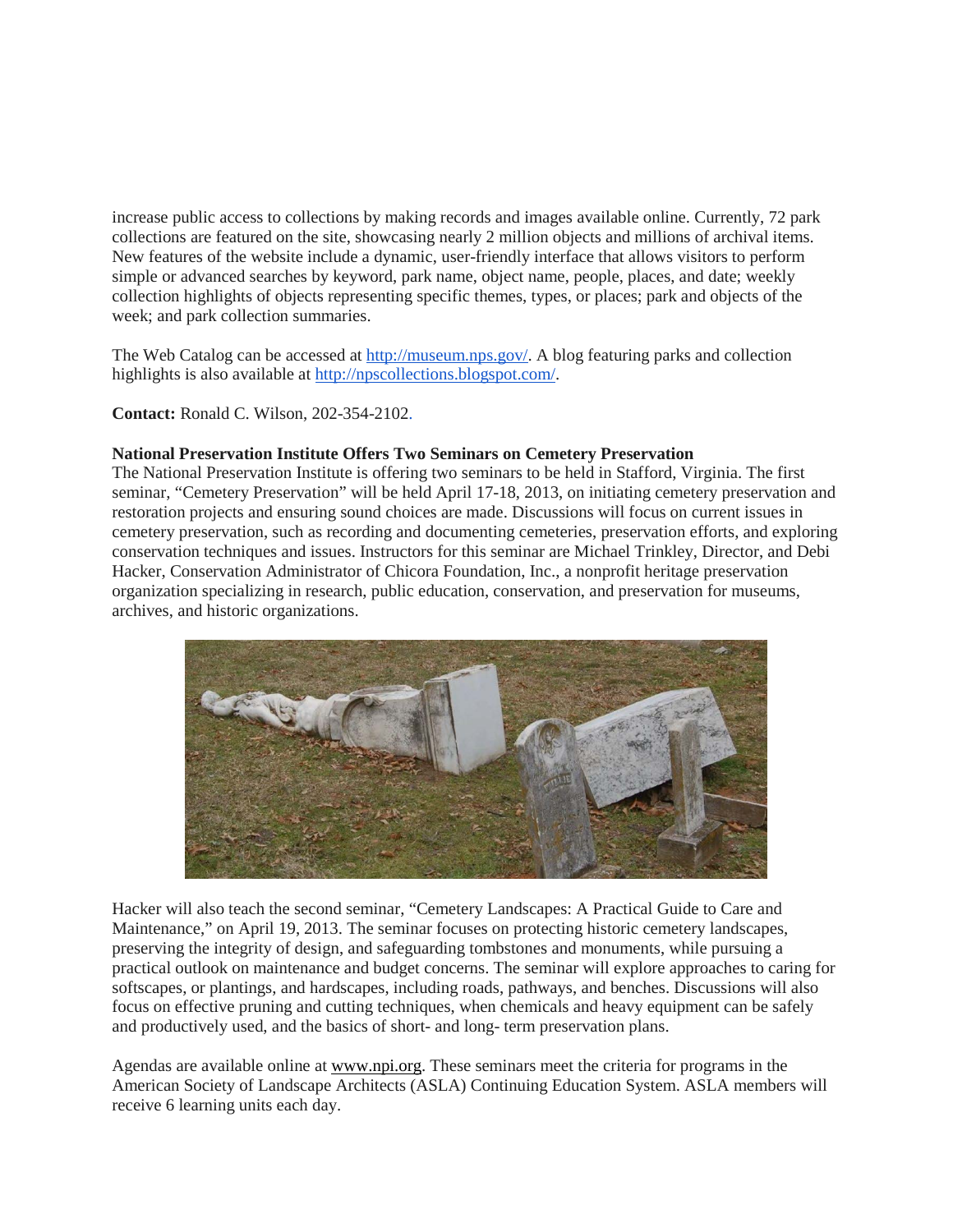The advance registration tuition rate is available through March 8, 2013. A registration form is available online at [www.npi.org/register.html.](http://www.npi.org/register.html)

Scholarships are available to cover the cost of tuition for qualified applicants to attend NPI seminars in targeted cultural resource management areas. For more information and the application form, go to [www.npi.org/scholarships.](http://www.npi.org/scholarships)

**Contact:** National Preservation Institute (703) 765-0100; [info@npi.org;](mailto:info@npi.org) [www.npi.org](http://www.npi.org/)

#### **Resource Specialists Needed for Post-Wildfire Response Teams**



The NPS is recruiting cultural resource specialists to serve on post-wildfire Burned Area Emergency Response (BAER) teams. While many wildfires cause minimal damage and pose few threats to land or people downstream, some fires cause damages that require special efforts to prevent problems afterwards. BAER teams assist parks by conducting wildfire assessments and developing plans to address post-wildfire situations.

The NPS BAER teams have needs for specialists such as team leaders, GIS specialists, cultural resource professionals, and document specialists. Participants are selected based on the skill sets that are needed during the fire and the member's availability.

The NPS Fire Management Program Center maintains the roster of interested employees to serve on NPS BAER teams. Anyone who has submitted an application in the past must resubmit in order to update the database. The application is completed online and should take no more than fifteen minutes to complete. The application requests area of professional interest and technical BAER-related qualifications. Applicants will be notified by mid-March about a webinar that will be held prior to the western fire season.

To apply or reapply, go to: [https://www.surveymonkey.com/s/NPS\\_BAER\\_Recruitment](https://www.surveymonkey.com/s/NPS_BAER_Recruitment)  For more information about the BAER program, go to [http://www.nps.gov/fire/wildland-fire/learning](http://www.nps.gov/fire/wildland-fire/learning-center/fireside-chats/BAER-case-study.cfm)[center/fireside-chats/BAER-case-study.cfm](http://www.nps.gov/fire/wildland-fire/learning-center/fireside-chats/BAER-case-study.cfm) (turn your speakers on)

**Contact:** Rich Schwab, 202-513-7129.

## **Francois Deloeuil website launched**

The Monroe County Historical Museum, Monroe, Michigan, has launched a new website for the Francois Deloeuil house and blacksmith shop located. Deloeuil was a Canadian blacksmith for the British Indian Department in Canada during the Revolutionary War. He was stationed at Sandusky (Wyandot Town, in